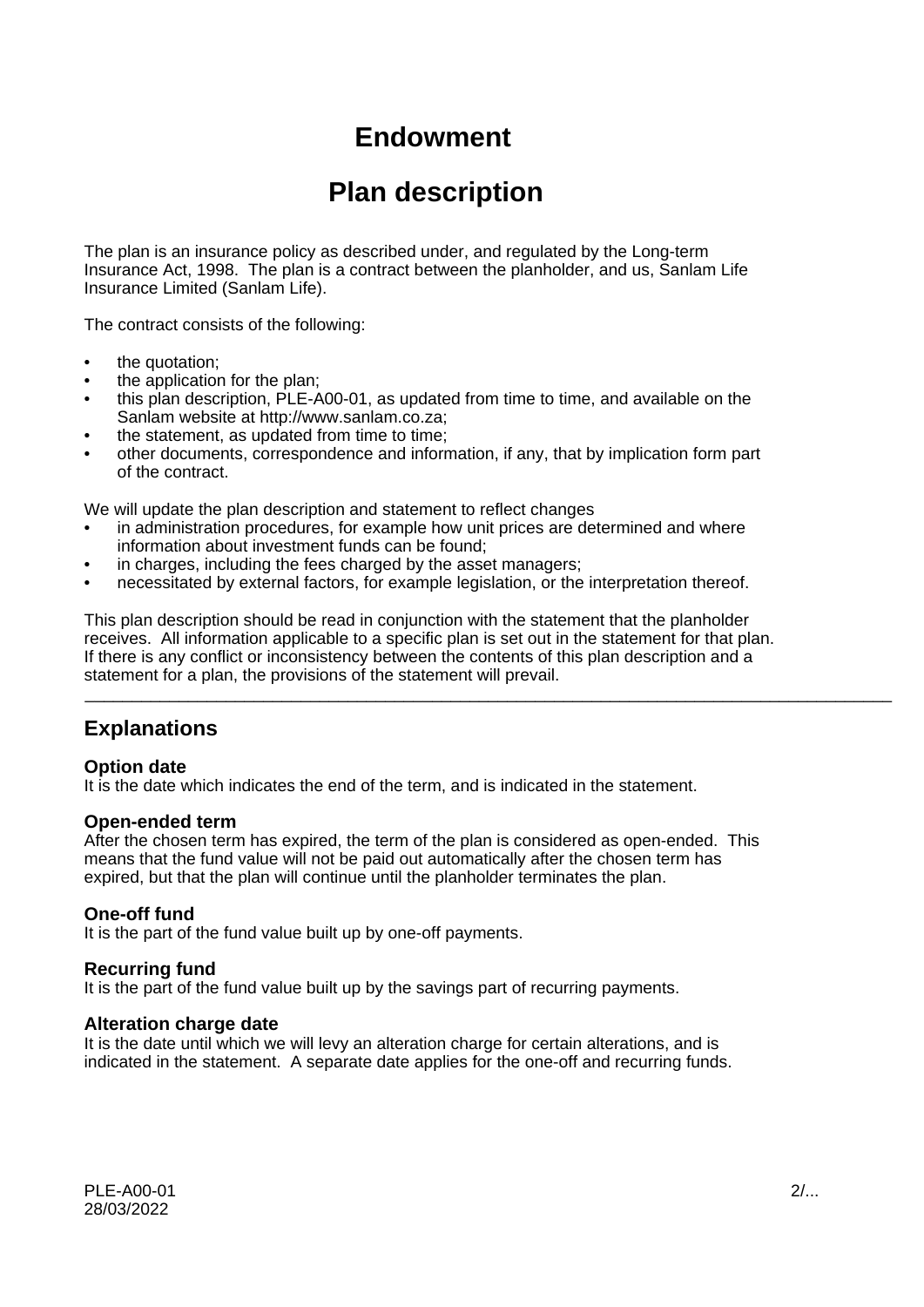### **Working day**

It is any day of the week from Monday to Friday, excluding public holidays.

### **Conversion**

When we convert an existing plan to this type of plan, we refer to it as a conversion. For administration purposes we allocate a new plan number. The amount that is transferred from the existing plan is equal to the one-off payment on the start date of the conversion. This one-off payment will, however, be included in the build up of the recurring fund and not in the build up of the one-off fund. No one-off fund will start to build up on the start date of the conversion.

\_\_\_\_\_\_\_\_\_\_\_\_\_\_\_\_\_\_\_\_\_\_\_\_\_\_\_\_\_\_\_\_\_\_\_\_\_\_\_\_\_\_\_\_\_\_\_\_\_\_\_\_\_\_\_\_\_\_\_\_\_\_\_\_\_\_\_\_\_\_\_\_\_\_\_\_\_\_\_\_\_\_\_\_\_\_

\_\_\_\_\_\_\_\_\_\_\_\_\_\_\_\_\_\_\_\_\_\_\_\_\_\_\_\_\_\_\_\_\_\_\_\_\_\_\_\_\_\_\_\_\_\_\_\_\_\_\_\_\_\_\_\_\_\_\_\_\_\_\_\_\_\_\_\_\_\_\_\_\_\_\_\_\_\_\_\_\_\_\_\_\_\_

The provisions as set out in the contract documents will only apply from the start date of the conversion.

# **Payments**

### **One-off payments**

One-off payments may be made, provided that they are allowed by legislation and are not less than our minimum allowed. If the transaction date for a payment, as indicated in the statement, is more than one day later than the payment date, we will adjust the payment to allow for the delay from the day following the payment date to the transaction date.

#### **Recurring payments**

Recurring payments are allowed, but then they should apply from the start of the plan. They cannot be added later. A recurring payment, if applicable, is due on the same day of each month or year, as indicated in the statement.

A recurring payment consists of a savings part and a risk part. If there are no waiver of payment benefits on the plan, the risk part of the recurring payment is not applicable.

If recurring payments are made by debit order, and the requested day on which we have to collect the payment does not fall on a working day, or a month does not have the particular day, we will collect it on the following working day.

The transaction date for a recurring payment is the later of the payment due date and the actual payment date. If this is not a working day, the transaction date will be the first working day thereafter. We will not adjust a recurring payment to allow for early payment if it is made before the transaction date.

If a recurring payment is not made in full within a 30 day period of grace, we may consider the recurring payment stopped, and will then levy the alteration charge for stopping recurring payments, if applicable. Also, if waiver of payment benefits are applicable, and a recurring payment is not made in full within a 30 day period of grace, these benefits will no longer provide cover.

### **Payment growth**

If the plan has payment growth, the recurring payment will be increased according to the conditions of the type of payment growth, as chosen.

We offer the following type(s) of payment growth: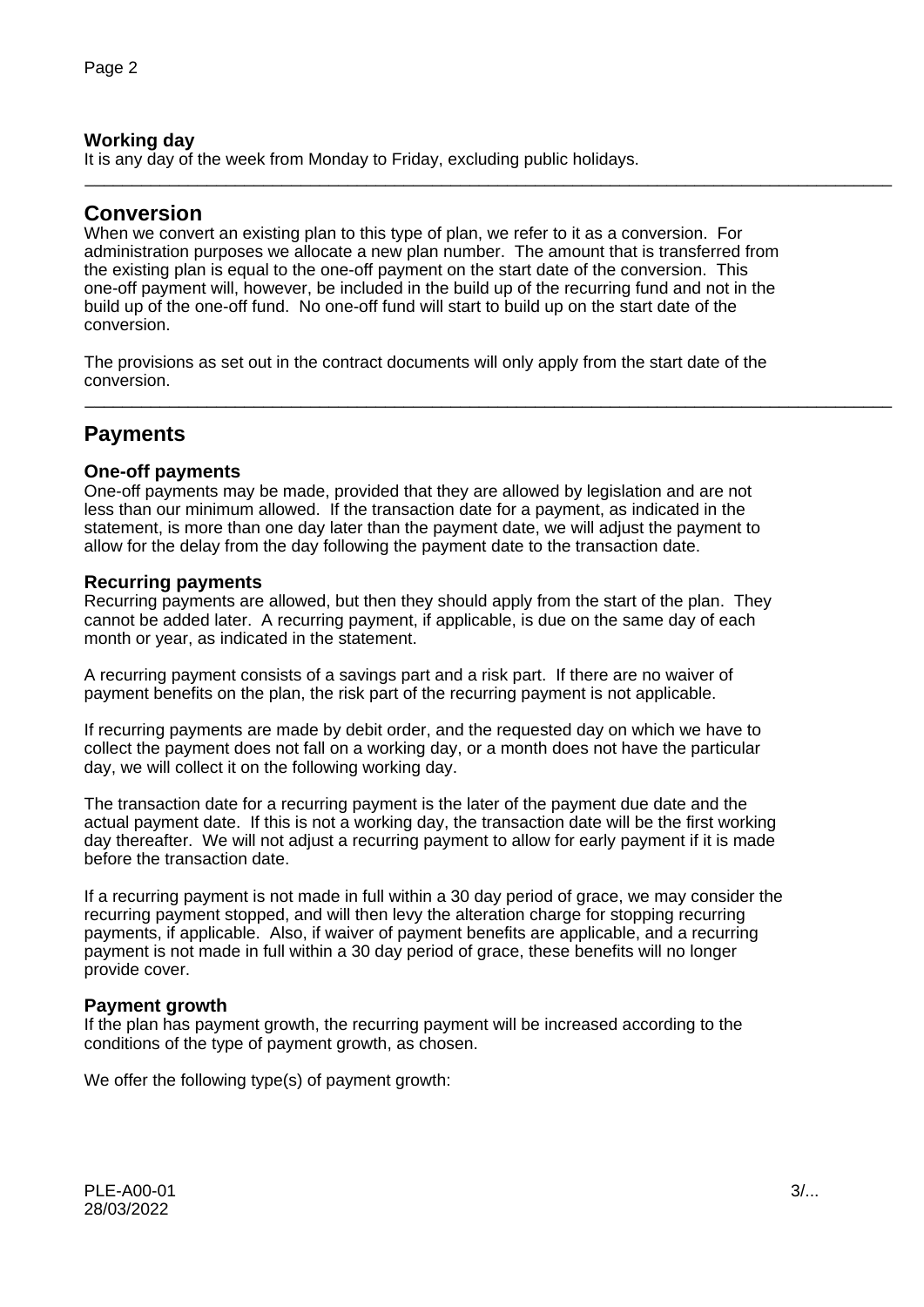### • **Fixed growth**

The recurring payment will be increased each year by the chosen fixed percentage.

#### • **Sanlam inflation**

The recurring payment will be increased each year by the inflation rate, as determined by us. In setting the rate, we will take into account the change in the consumer price index, or any other commonly accepted method of measuring inflation that may apply at the time. The Sanlam inflation rate may differ from official rates, due to differences in calculation methods. A minimum and maximum increase apply, which may change from time to time.

\_\_\_\_\_\_\_\_\_\_\_\_\_\_\_\_\_\_\_\_\_\_\_\_\_\_\_\_\_\_\_\_\_\_\_\_\_\_\_\_\_\_\_\_\_\_\_\_\_\_\_\_\_\_\_\_\_\_\_\_\_\_\_\_\_\_\_\_\_\_\_\_\_\_\_\_\_\_\_\_\_\_\_\_\_\_

The payment growth type that applies for a plan is indicated in the statement.

### **Investment**

We invest a one-off payment and the savings part of a recurring payment plus their additional allocations, if applicable, less charges, in the respective chosen investment funds. An additional allocation depends on the level of commission negotiated at the start and may change if the level of commission is changed.

Information about all investment funds we offer, is available on the Sanlam website at http://www.sanlam.co.za.

#### **How and when is the amount allocated to a specific investment fund, invested?**

We use the amount allocated to a specific investment fund to buy units in that investment fund on the transaction date.

### **Unit price**

A unit price is calculated daily in South African currency, on the basis of the market value of the assets in the investment fund.

The following are taken into account when the unit price is calculated for a specific investment fund:

- tax, as levied in the applicable policyholders' fund;
- the fund's fixed marketing and administration charge;
- the fees charged by the asset managers.

The unit price of an investment fund is not guaranteed, and may increase or decrease over time, unless it is specifically stated otherwise in the contract.

For the Vesting Bonus Fund the following applies, instead of using the market value directly:

- Regular fully vesting bonuses are declared to give the fund a smooth growth.
- A bonus rate is declared monthly and added to the fund by increasing the unit price with the daily equivalent of the bonus rate.
- The bonus rate is calculated according to the expected long-term return of the fund, while taking into account the monthly market value change.

The unit price of the units of the Vesting Bonus Fund is guaranteed not to decrease over time.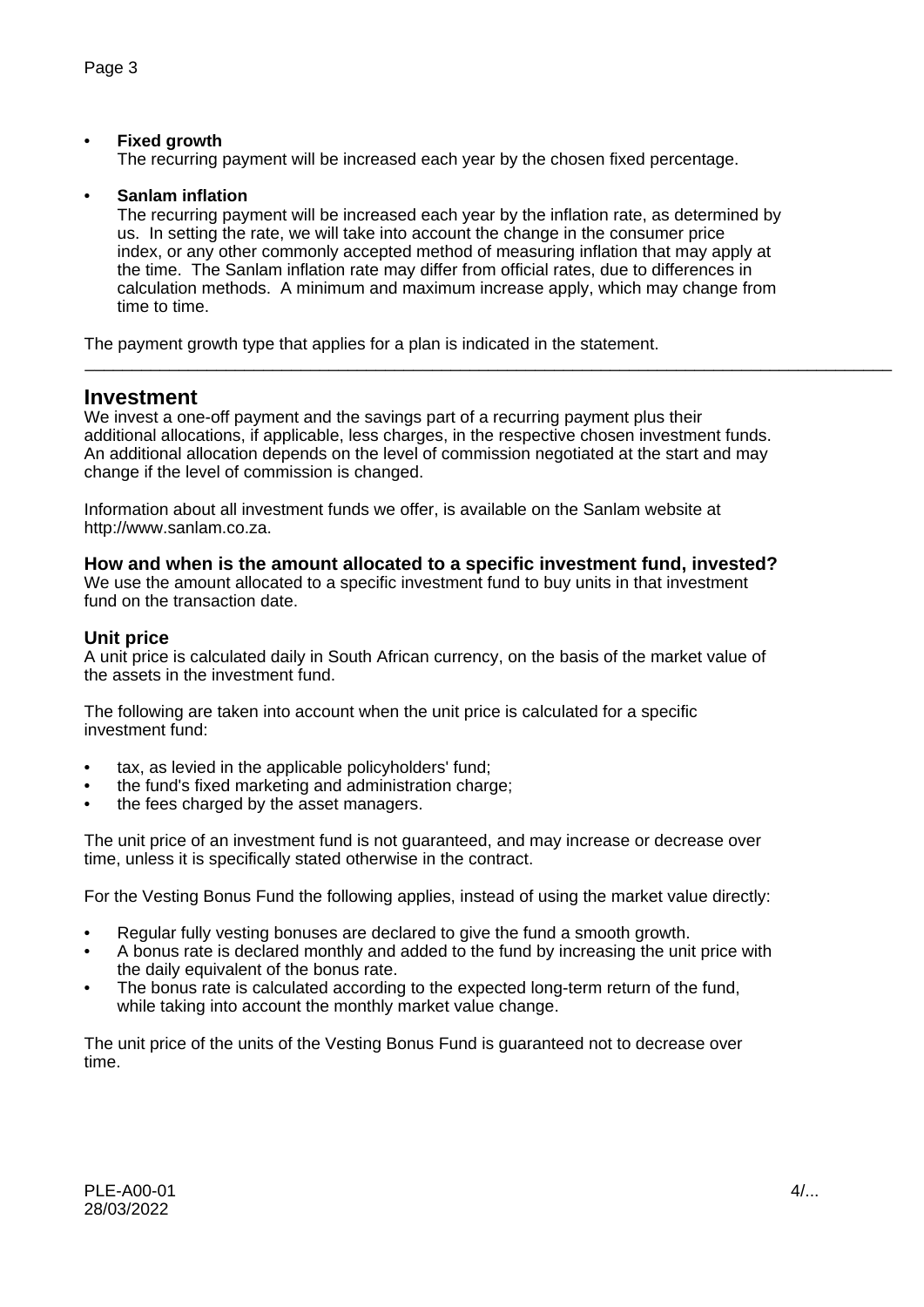### **May an investment fund be closed?**

Yes. This may occur if, for example, legislation changes or certain classes of assets become unavailable or it is in our opinion no longer prudent to invest in the specific investment fund. If the plan is affected, we will request the planholder to choose another investment fund allowed at that stage for this type of plan, and to inform us of the choice made. If we receive no response to such a request, we will decide in which investment fund to invest the affected part of the plan.

### **Switching of investment funds**

Switching of investment funds allowed at the time for this type of plan may be done on request. We will sell units of the investment funds out of which a switch is done, and buy units of the investment funds into which a switch is done. We do this on the first working day after receiving the switch request.

Future payments may be allocated to any investment fund allowed for this type of plan. The payments already allocated to the current investment funds, will then remain in these investment funds.

### **Cost to switch investment funds**

Currently there is no transaction charge for the first four switches in a plan year. For each subsequent switch in a plan year, we will levy a transaction charge, which will be determined at the time. The current transaction charge is indicated in the statement. We may change the number of free switches from time to time.

### **Trading of assets**

We may use the assets in the investment funds for transactions such as scrip lending. Any income or loss arising from these transactions will be for our own account, and therefore will not affect the plan benefits.

\_\_\_\_\_\_\_\_\_\_\_\_\_\_\_\_\_\_\_\_\_\_\_\_\_\_\_\_\_\_\_\_\_\_\_\_\_\_\_\_\_\_\_\_\_\_\_\_\_\_\_\_\_\_\_\_\_\_\_\_\_\_\_\_\_\_\_\_\_\_\_\_\_\_\_\_\_\_\_\_\_\_\_\_\_\_

# **Fund value**

The fund value of a specific investment fund is the number of units multiplied by the unit price for that investment fund.

For the Vesting Bonus Fund the fund value will be equal to the number of units in the Vesting Bonus Fund multiplied by its unit price on any of the following dates only:

- the date on which we receive notice of the death of the last surviving life insured linked to the benefit payable at death, or
- the option date, or
- a date every five years after the option date.

On any other date the fund value will be equal to the lower of the number of units in the Vesting Bonus Fund multiplied by its unit price and the market value of the underlying assets, which may increase or decrease over time. If a benefit is paid, or if a charge is levied for reduction or stopping of the recurring payment, at a time when the market value of the underlying assets is the lower of the two values, a market value adjustment will be applied to the number of units in the Vesting Bonus Fund. This will be done by selling a number of units equal in value to the difference between the number of units multiplied by the unit price and the market value of the underlying assets. The remaining units in the Vesting Bonus Fund, if any, will therefore be less than they would have been if a benefit had been paid at a time when the number of units multiplied by the unit price was lower than or equal to the market value of the underlying assets.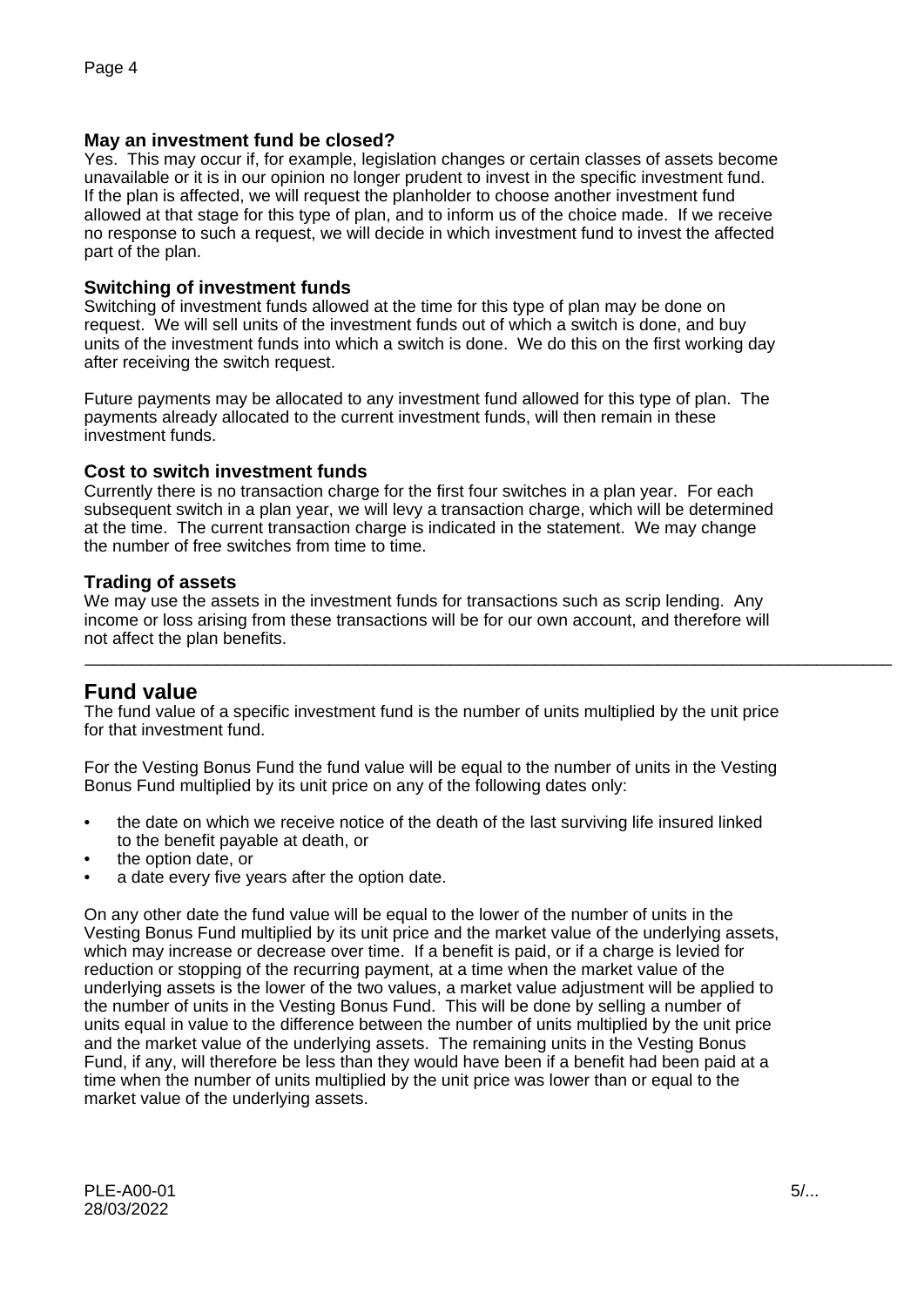The fund value of the plan is the total fund value of all the investment funds for that plan.

### **Loyalty Bonus**

On certain plan anniversaries we add rebates on certain charges to the fund value in the form of a Loyalty Bonus, as reward for maintaining the plan with us. We calculate the amount of the Loyalty Bonus as a percentage of some of the charges deducted from the plan. More detail of the calculation of the Loyalty Bonus, if applicable, is provided in the statement.

\_\_\_\_\_\_\_\_\_\_\_\_\_\_\_\_\_\_\_\_\_\_\_\_\_\_\_\_\_\_\_\_\_\_\_\_\_\_\_\_\_\_\_\_\_\_\_\_\_\_\_\_\_\_\_\_\_\_\_\_\_\_\_\_\_\_\_\_\_\_\_\_\_\_\_\_\_\_\_\_\_\_\_\_\_\_

\_\_\_\_\_\_\_\_\_\_\_\_\_\_\_\_\_\_\_\_\_\_\_\_\_\_\_\_\_\_\_\_\_\_\_\_\_\_\_\_\_\_\_\_\_\_\_\_\_\_\_\_\_\_\_\_\_\_\_\_\_\_\_\_\_\_\_\_\_\_\_\_\_\_\_\_\_\_\_\_\_\_\_\_\_\_

# **Charges**

### **Tax**

Tax is levied according to the rate applicable to the relevant policyholders' fund.

### **Charges for the plan**

The current charges are indicated in the statement and can be one or more of the following:

- An **initial marketing charge**, deducted from a one-off payment.
- An **initial marketing charge**, deducted from the savings part of each recurring payment made from the start date of the conversion.
- A **payment charge**, deducted from the savings part of recurring payments, if payments are made by stop order. The charge is calculated as a percentage of the savings part of the recurring payment.
- A monthly **plan charge**, which will be increased from time to time to allow for inflation, as determined by us. The charge is deducted monthly from the fund value by selling units to the value of the charge.
- A yearly **marketing and administration charge**, which consists of two parts:
	- A **fixed marketing and administration charge**, which is a percentage of the fund value and may differ for different investment funds. It is taken into account when we calculate the daily price of the units.
	- A **variable marketing and administration charge**, which is a percentage of the fund value. Separate percentages apply to the one-off and recurring funds. This charge is calculated on a monthly basis, which means it is divided by 12. The charge is deducted monthly from the fund value by selling units to the value of the charge.

For the Vesting Bonus Fund the variable marketing and administration charge will always be calculated on a fund value equal to the number of units in the Vesting Bonus Fund multiplied by its unit price.

• A yearly **guarantee charge**, which is a percentage of the fund value, to pay for the cost of the investment guarantee of every investment fund that offers an investment guarantee. This charge is calculated on a monthly basis, which means it is divided by 12. The charge is deducted monthly from the fund value by selling units to the value of the charge.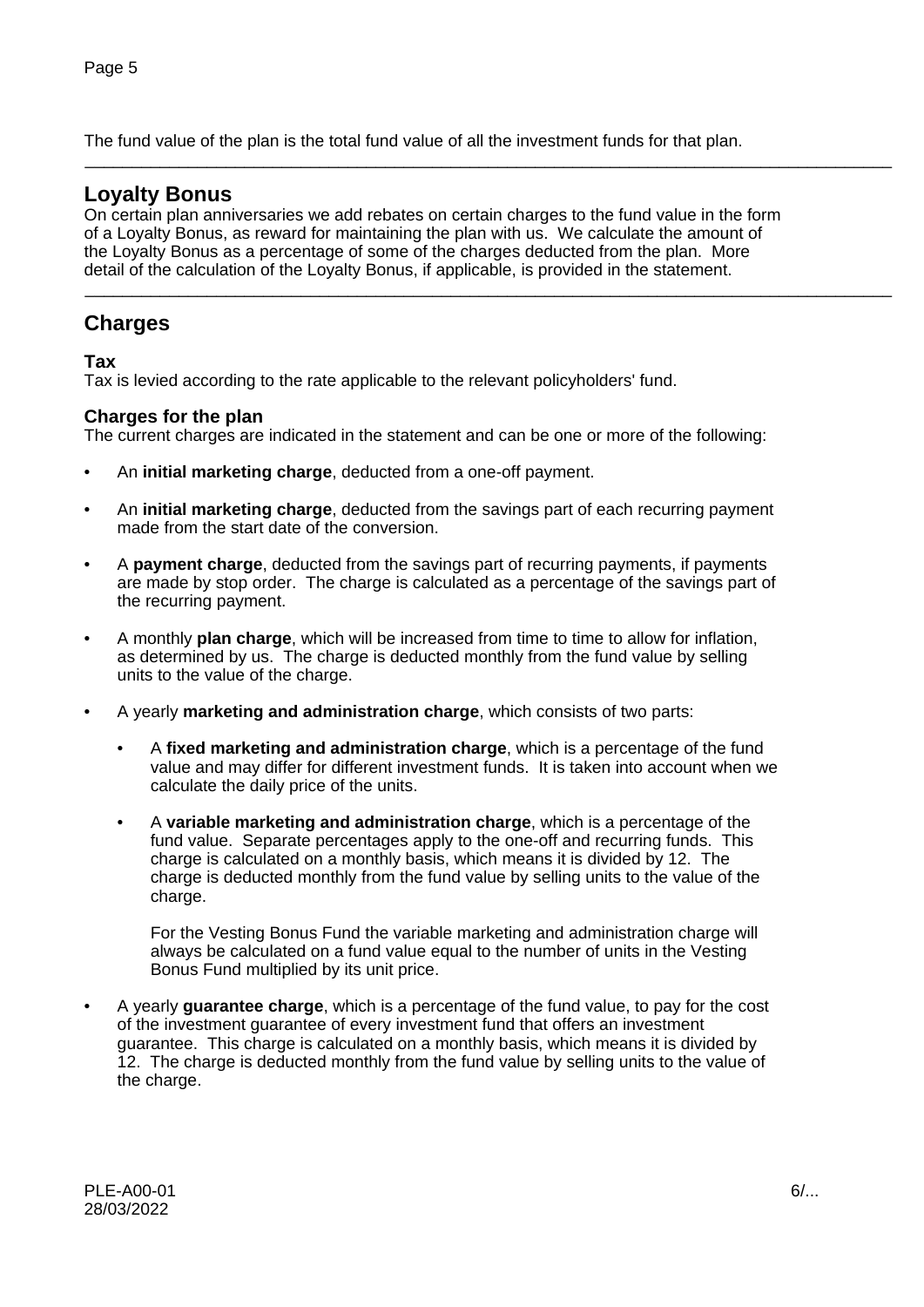### **Deductions made by the asset managers**

An asset manager charges fees for investment research and for selecting the underlying assets of an investment fund. These fees are taken into account in the calculation of the daily unit price of an investment fund. The published performance figures of an investment fund are therefore net of these fees. More information on these fees and their current values are available in the statement.

### **Alteration charge**

A plan may be changed at any stage, provided we agree to the alteration. We will levy an alteration charge if the alteration is done before an alteration charge date. The alteration charge date is determined at the start and then recalculated at subsequent alterations. Separate alteration charge dates apply to the one-off and recurring funds.

The alteration charge will be taken from the fund value by selling the required number of units.

The current alteration charge for the most common alterations is indicated in the statement.

### **Transaction charge**

We will levy a transaction charge for transactions, as mentioned in this plan description, and as indicated in the statement. This transaction charge will be increased from time to time to allow for inflation, as determined by us.

Every transaction charge will be taken from the fund value by selling the required number of units.

### **Investment advice agreement between the planholder and the intermediary**

\_\_\_\_\_\_\_\_\_\_\_\_\_\_\_\_\_\_\_\_\_\_\_\_\_\_\_\_\_\_\_\_\_\_\_\_\_\_\_\_\_\_\_\_\_\_\_\_\_\_\_\_\_\_\_\_\_\_\_\_\_\_\_\_\_\_\_\_\_\_\_\_\_\_\_\_\_\_\_\_\_\_\_\_\_\_

The planholder may request us to pay an investment review fee, including VAT if applicable, for ongoing investment advice for his or her investment, but only from the option date. We will pay this fee monthly to the intermediary who provides this advice.

This investment advice is a discretionary service that is provided by an intermediary nominated by the planholder. It is not part of the intermediary services for which we pay commission.

The investment review fee for the investment advice is specified as a percentage per year of the fund value. The planholder must specify the percentage. The investment review fee is calculated on a monthly basis, which means that the specified percentage is divided by 12. It is deducted monthly from the fund value by means of a withdrawal. Because the investment review fee is based on the fund value, the rand value of the fee will fluctuate. For example, an investment review fee of 0.50% implies R41.67 per month if the fund value equals R100 000.00.

For the Vesting Bonus Fund the investment review fee will always be calculated on a fund value equal to the number of units in the Vesting Bonus Fund multiplied by its unit price.

The current investment review fee, if applicable, is indicated in the statement. \_\_\_\_\_\_\_\_\_\_\_\_\_\_\_\_\_\_\_\_\_\_\_\_\_\_\_\_\_\_\_\_\_\_\_\_\_\_\_\_\_\_\_\_\_\_\_\_\_\_\_\_\_\_\_\_\_\_\_\_\_\_\_\_\_\_\_\_\_\_\_\_\_\_\_\_\_\_\_\_\_\_\_\_\_\_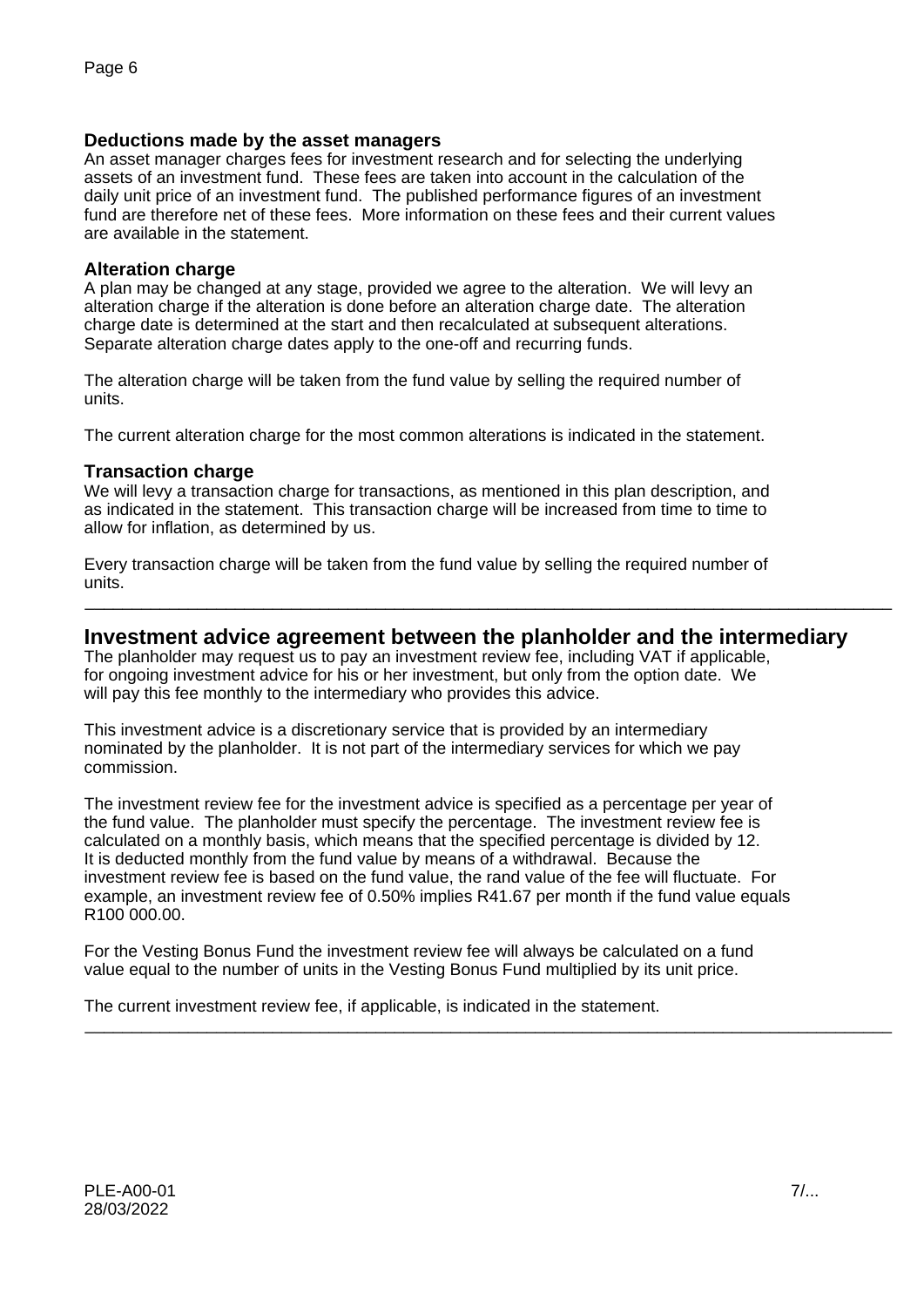# **Reduction or stopping of the recurring payment**

The recurring payment may be reduced or stopped on request, provided that our conditions at the time are met. If this happens before the recurring fund's alteration charge date, we will levy an alteration charge.

One of the conditions for stopping the recurring payment is a minimum fund value after the alteration charge, if applicable, has been deducted. If recurring payments are stopped despite this condition not being met, the plan will be terminated. If no termination value is available, the plan will lapse. The minimum fund value is indicated in the statement.

## **Realising the plan benefits**

The plan benefits may be realised in one of the ways described below. To realise a benefit, we will sell units on the day on which we receive the request.

\_\_\_\_\_\_\_\_\_\_\_\_\_\_\_\_\_\_\_\_\_\_\_\_\_\_\_\_\_\_\_\_\_\_\_\_\_\_\_\_\_\_\_\_\_\_\_\_\_\_\_\_\_\_\_\_\_\_\_\_\_\_\_\_\_\_\_\_\_\_\_\_\_\_\_\_\_\_\_\_\_\_\_\_\_\_

Legislative restrictions, as mentioned in this plan description, may apply.

### **Termination of the plan**

A plan may be terminated on request. The fund value less the alteration charge, if applicable, will be paid to the planholder when the plan is terminated.

### **A loan against the plan**

Two months after the start date the planholder may apply for a loan against the plan, provided that our conditions at the time are met.

Currently the conditions are the following:

- The loan amount may not be less than a minimum amount.
- The fund value, less the loan amount and the alteration charge, if applicable, may not be less than a minimum.
- The loan amount may not exceed a certain percentage of the termination value.

As these conditions will change from time to time, they will be communicated when the planholder applies for a loan.

The day on which we receive the request for a loan we will switch a number of units, equivalent in value to the approved loan amount, to units in the Stratus Loan Fund for planholders. This fund does not participate in any growth.

We will base the calculation of the alteration charge, if applicable, on the reduction in the fund value as a result of the loan amount.

#### **An ad hoc withdrawal from the plan**

The planholder may make an ad hoc withdrawal from the plan, provided that our conditions at the time are met. As these conditions will change from time to time, they will be communicated when the planholder applies for an ad hoc withdrawal. We will sell the required number of units to pay the alteration charge, if applicable, and the withdrawal amount. The fund value will reduce by the value of the units sold.

#### **Regular withdrawals from the plan**

The planholder may apply to make regular withdrawals from the plan, provided that our conditions at the time are met. One of these conditions is that regular withdrawals may not be made while recurring payments are being made. However, as conditions will change from time to time, they will be communicated when the planholder applies for regular withdrawals.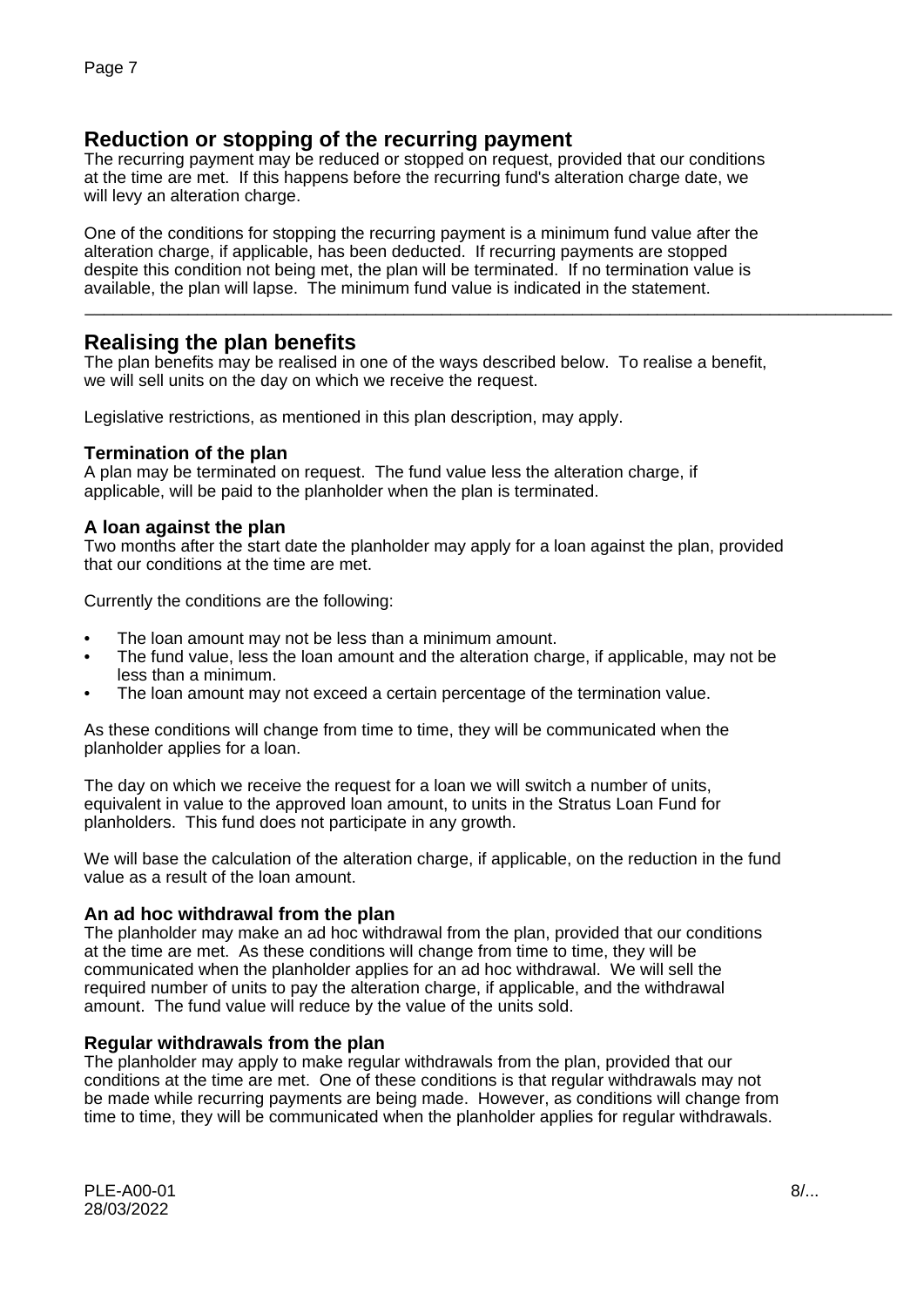The details of the regular withdrawals will be indicated in the statement after we have accepted the application for making regular withdrawals.

We levy a transaction charge for each withdrawal payment made. The charge will vary over time. Its current level is indicated in the statement.

We will sell the required number of units from the applicable investment funds in proportion to their fund values to pay the transaction charge and the withdrawal amount. The fund value will reduce by the value of the units sold.

We will sell the units on the requested withdrawal day. If a month does not have this particular day, or if it does not fall on a working day, we will sell the units on the following working day. We will pay the withdrawal amount as soon as possible after the units have been sold.

We will stop the regular withdrawals when they fail to satisfy our conditions.

### **Legislative restrictions**

In terms of current legislation, a restriction period applies to the plan, ending on the restriction period end date, as indicated in the statement.

\_\_\_\_\_\_\_\_\_\_\_\_\_\_\_\_\_\_\_\_\_\_\_\_\_\_\_\_\_\_\_\_\_\_\_\_\_\_\_\_\_\_\_\_\_\_\_\_\_\_\_\_\_\_\_\_\_\_\_\_\_\_\_\_\_\_\_\_\_\_\_\_\_\_\_\_\_\_\_\_\_\_\_\_\_\_

During a restriction period, if the planholder wants to terminate the plan, we may not pay more at the termination than an amount determined according to legislative restrictions. If the termination value is more than the amount restricted by legislation, we will pay the restricted amount as an ad hoc withdrawal. The balance will remain invested until the restriction period end date.

Only one ad hoc withdrawal may be made from the plan during a restriction period. The amount of such an ad hoc withdrawal is limited to the amount as determined above. If an ad hoc withdrawal was made during a restriction period, another ad hoc withdrawal will not be allowed before the restriction period end date.

In addition, we may grant only one loan against the plan during a restriction period. The amount of such a loan is also limited, as described above. If we have granted a loan during a restriction period, we may not do so again before the restriction period end date.

\_\_\_\_\_\_\_\_\_\_\_\_\_\_\_\_\_\_\_\_\_\_\_\_\_\_\_\_\_\_\_\_\_\_\_\_\_\_\_\_\_\_\_\_\_\_\_\_\_\_\_\_\_\_\_\_\_\_\_\_\_\_\_\_\_\_\_\_\_\_\_\_\_\_\_\_\_\_\_\_\_\_\_\_\_\_

Regular withdrawals may only be made from the plan after the restriction period end date.

### **Benefit payable at death**

The benefit amount is equal to the fund value on the date that we receive notice of the death of the last surviving life insured linked to the benefit payable at death.

One or more beneficiaries may be appointed to receive the benefit amount. A beneficiary may only accept or reject the appointment after the death of the last surviving life insured linked to the benefit payable at death.

### **May the appointment of a beneficiary be changed?**

An appointment may be added, cancelled or changed at any time. It must be in writing and signed by the planholder, and must reach the Sanlam Life head office before the death of the last surviving life insured linked to the benefit payable at death.